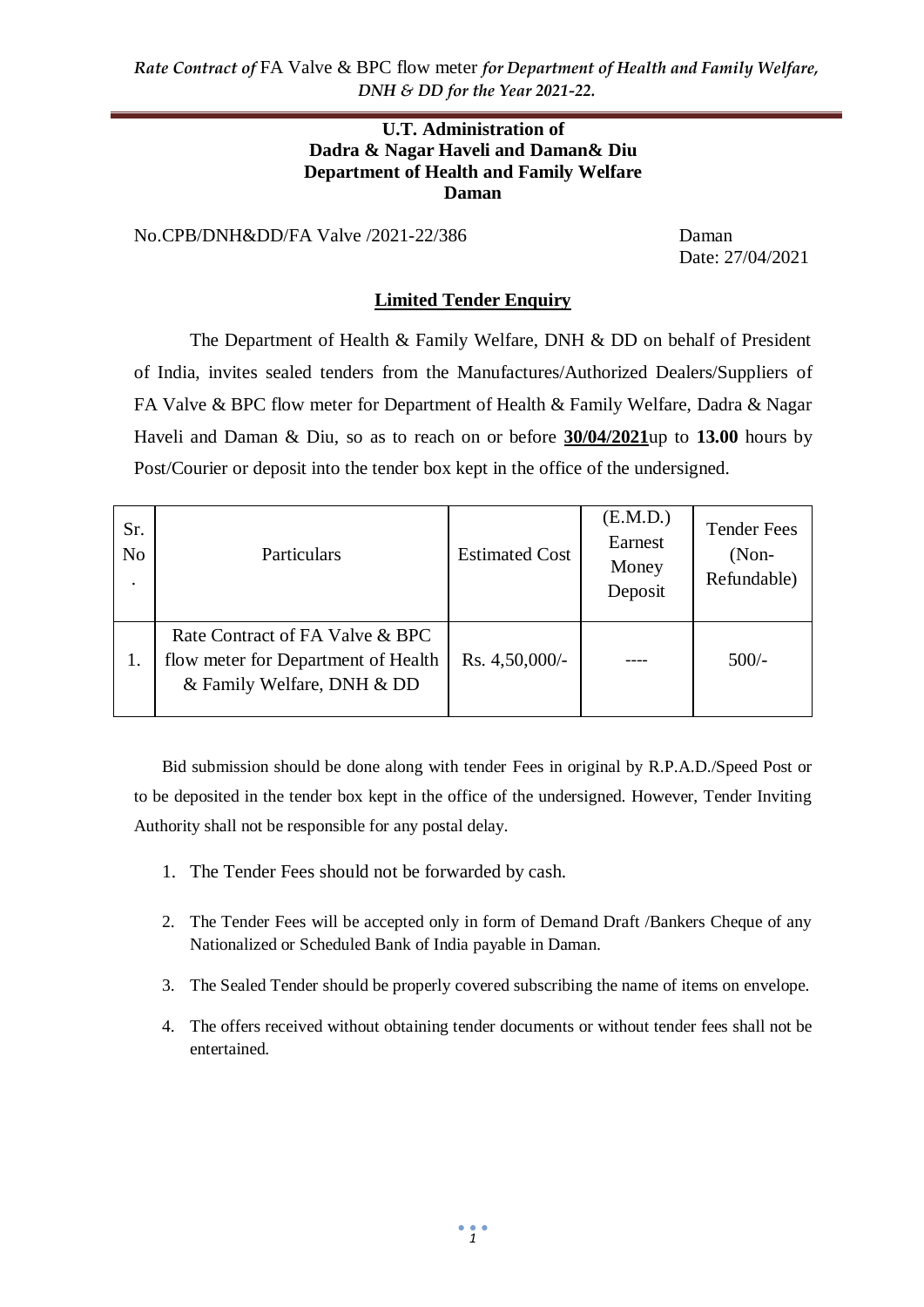The tender inviting authority reserves the right to accept or reject any or all the tender to be received without assigning any reasons thereof.

*Sd/-*

In-charge, Central Procurement Branch E-mail Id: [cpbdnhdd@gmail.com](mailto:cpbdnhdd@gmail.com)

## **Copy to:-**

- 1) The I.T. Department, Silvassa with a request to publish in Website.
- 2) The Accounts Section, CPB (Silvassa) for information.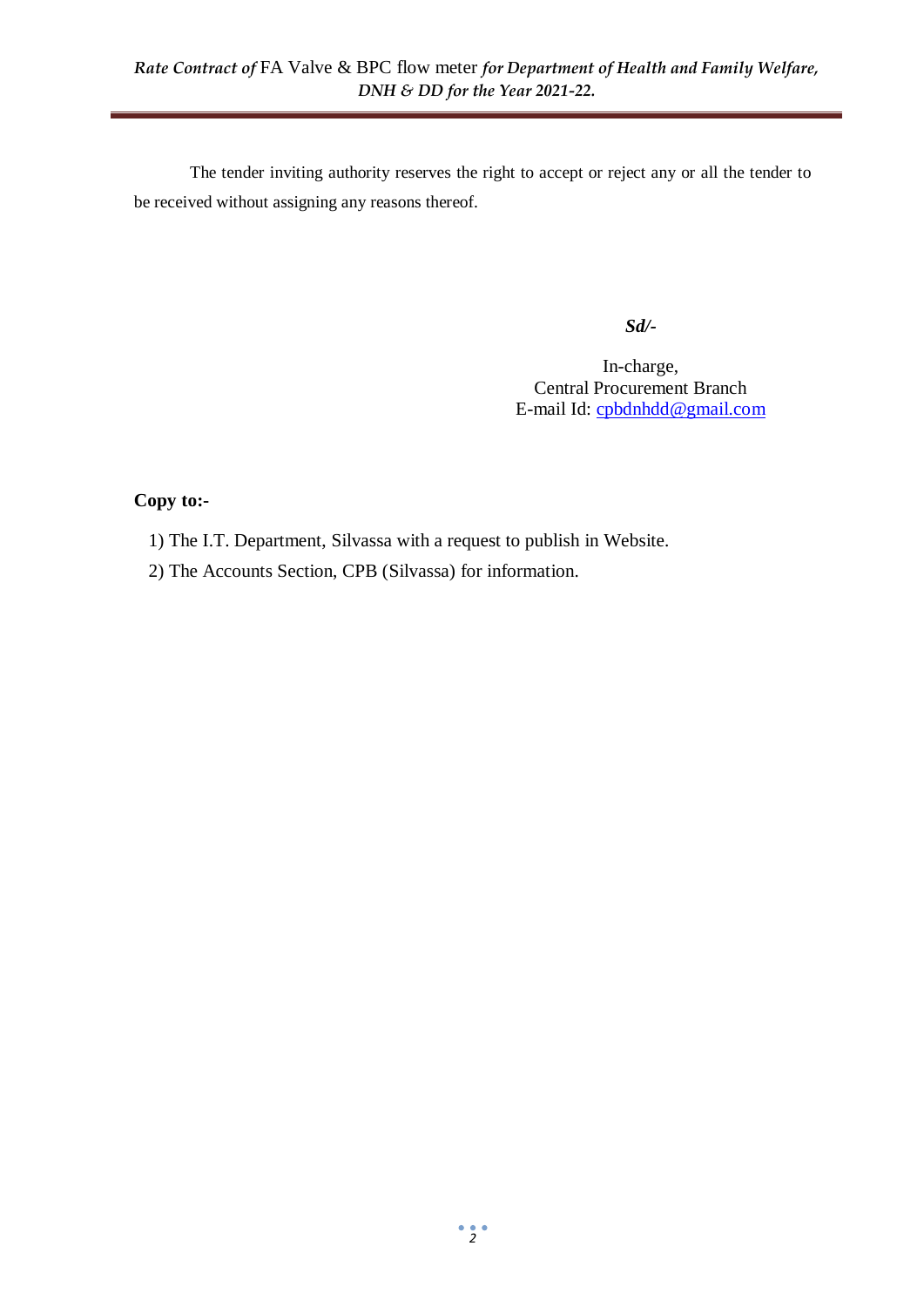#### **U.T. ADMINISTRATION OF DADRA & NAGAR HAVELI AND DAMAN& DIU DEPARTMENT OF HEALTH AND FAMILY WELFARE**

Terms and Conditions for the **"Supply of FA Valve & BPC flow meter for Department of Health and Family Welfare, DNH& DD."**

### **Instructions to Bidders :**

- 1) All documents attached should be legible/readable.
- 2) The Bidder hasto give compliance for each quoted product and any false/misleading statement in compliance found any time during the procurement process, the bid shall be out rightly rejected.
- 3) For all queries regarding tender specifications and any other clauses included in the tender document should be addressed to personnel in tendering office address provided below:

**Central Procurement Branch, 1st Floor, Room No. 106, Community Health Centre, Moti Daman - 396230. Tel : 0260 – 2230240.**

#### **Tender Fees (Non Refundable) Rs.500/- :**

- a. The Tender Fees should not be forwarded by cash.
	- b. The Tender Fees (Nonrefundable) will be accepted only in form of Demand Draft /Bankers Cheque in favor of **Director, Medical & Health Services, DNH & DD**  from any Nationalized or Scheduled Bank of India payable in Daman.
	- c. All tenders must be accompanied by Tender fees as specified in schedule otherwise tender will be rejected.

#### **Security Deposit: (SD)**

- a. The successful tendered will have to pay within 10 days from the date of demand, an amount equal to 3% of the total value of articles, which may be ordered, as the amount of security deposit.
- b. Non receipt of Security Deposit within stipulated time will result in automatic cancellation of the order for supply without any intimation.
- c. However in case if any articles are received for which the Security Deposit may not have been deposited, the full Security Deposit as may be due from the contractor will be recovered from the bill(s) for such articles.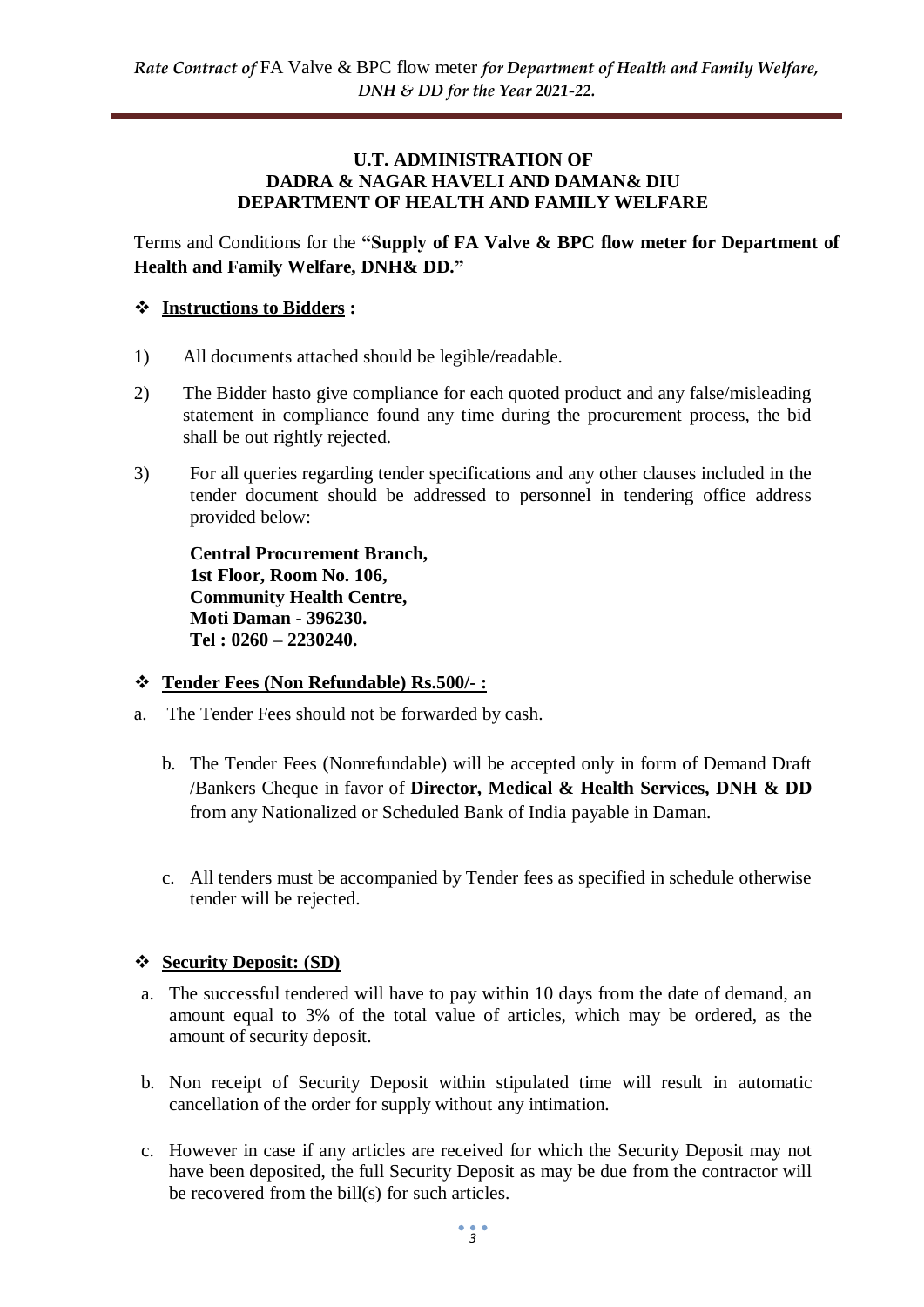- d. The Security Deposit(s) paid by the tender(s) earlier against any tender(s) or supply order(s) is not adjustable with Security Deposit required by these conditions.
- e. In case of failure to replace the accepted and rejected articles from the supplies made, as mentioned in the conditions the loss undergone by the Government will be recovered from the contractor Security Deposit or payment due of any bill(s) to the extent required.
- f. The tender inviting officer will consider extension of time for remitting the Security Deposit as demanded. However, in case of denial to consider such extension the contractor is bound to abide by the limit given and liable to make good for the loss made to the Government on account of his failure to abide by the time limit.
	- $\triangleright$  Security Deposit shall be liable to be forfeited in following circumstances:
		- i. Tender is rejected due to failure of supply the requisite documents in proper format or giving any misleading statement or submission of false affidavit or fabricated documents.
		- ii. Tenderer fails to replace the goods declared to be not of standard quality or not conforming to acceptable standards or found to be decayed/spoilt.
	- $\triangleright$  Only on satisfactory completion of the supply order for and on payment of all bills of the contractor, as to be admitted for payment, the amount of Security Deposit will be refunded after expiry of guarantee/warranty period, if any, or any such date/period as may be mutually agreed upon.
	- $\triangleright$  In case of failure to supply the store, materials etc. ordered for, as per conditions and within the stipulated time, the articles will be obtained from the tenderer who offered next higher rates or from any other sources, as may be decided by the tender inviting Officer and the loss to the Government on account of such purchases(s) shall be recovered from the former contractor by Security Deposit or bills payable. The contractor shall have no right to dispute with such procedure.

## **Conditions of Contract :**

## **1. ACCEPTANCE OF TENDER:**

- a. The tender is liable for rejection due to any of the reasons mentioned below:
	- i. Non-submission of tender within stipulated time.
	- ii. Tender is unsigned or not initialed on each page or with unauthenticated corrections.
	- iii. Non-payment of Tender Fees.
	- iv. Non-Submission of required documents as mentioned in schedule
	- v. Conditional/ Vague offers.
	- vi. Unsatisfactory past performance of the tendered.
	- vii. Items with major changes/deviations in specifications/standard/grade/packing/ quality offered.
	- viii. Submission of misleading/contradictory/false statement or information and fabricated/ invalid documents.
	- ix. Tenders not filled up properly.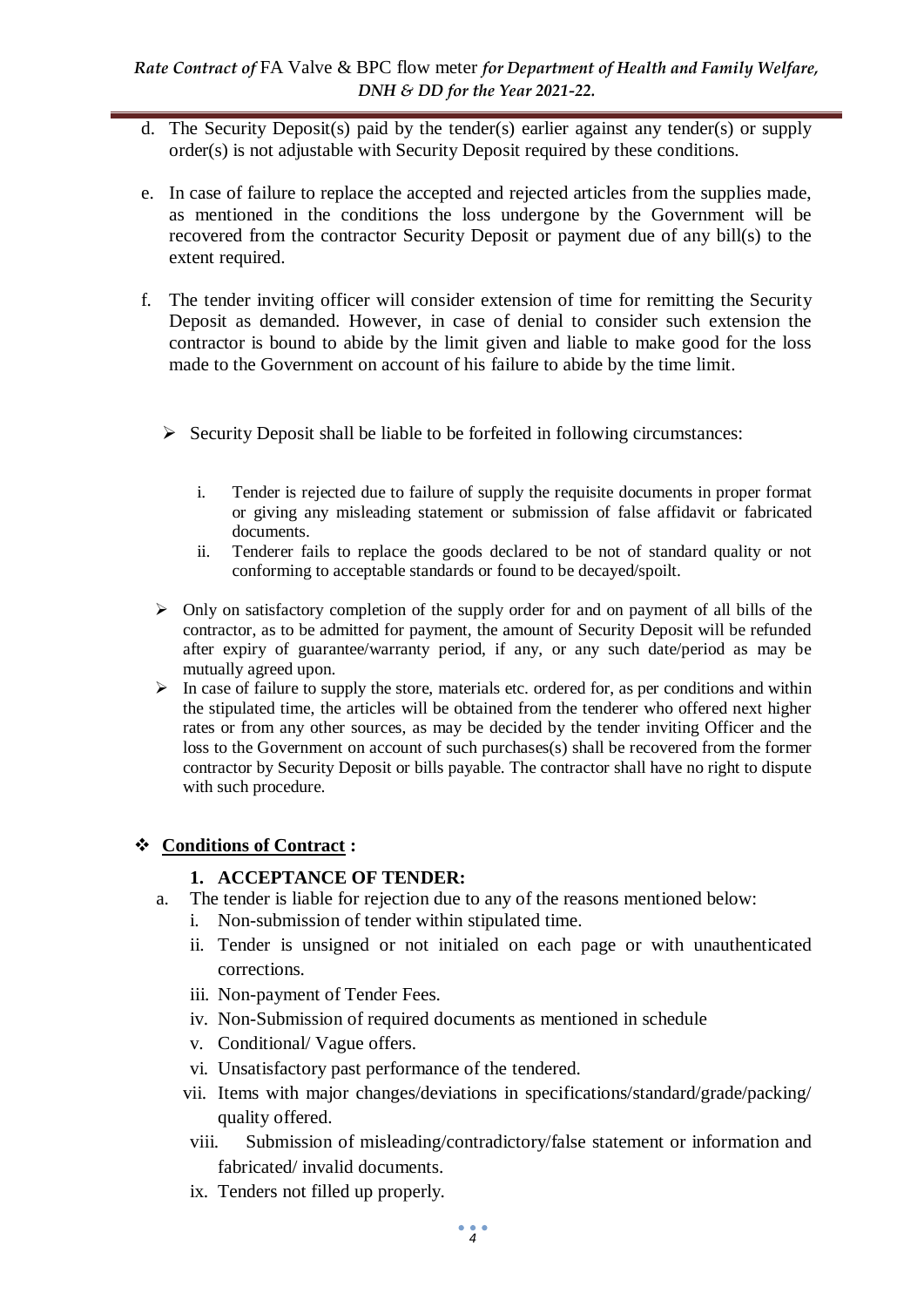- x. The documents attached by the bidder if found not readable will not be considered for bid evaluation.
- b. Any discount which the bidder wants to give has to be considered and total final bid amount has to be mentioned clearly in the price bid form.
- c. Discount offered after price bid opening will not be considered.
- d. The Central Procurement Branch may seek any clarifications/explanation/ documentary evidence related to offer at any stage from tenderers if required.
- e. The rate quoted should be inclusive of all taxes and no extra charges will be paid and should be valid upto One Year from the date of tenderization.
- f. Orders once placed should be delivered within the given time period and item should be door delivered up to  $3<sup>rd</sup>$  floor including labour.
- g. All/Taxes/Duties/Royalties Charges payable on the sales/transport etc. within and/or outside the state shall be payable by the supplier.
- h. The decision of the Tender Inviting Officer for acceptance/rejection of any articles supplied including the decision for equivalent specifications, standard and quality etc. of articles shall be final.
- i. The right to accept or reject without assigning any reasons or all tenders in part or whole is reserved with the Tender Inviting Officer and his decision(s) on all matters relating to acceptance or rejection of the tenders as a whole or in part will be final and binding to all.
- j. No separate agreement will be required to be signed by the successful tender(s) for the purpose of this contract for supply. Rates tendered/offered in response to the concerned Tender Notice shall be considered as acceptance of all above terms and conditions for supply for all legal purpose.
- k. The rate(s) quoted should be strictly for free delivery (including labour and transportation) at FOR Government Hospital, Marwad, Daman for any facility in the U.T of DNH & DD and will be valid and operative for supply orders issued within one year from the date of invitation of tenders. The department shall not take any responsibility of on loading the goods; the successful bidder has to make arrangement for loading at site.
- l. The tendered quantity is tentative and the actual purchase can be **as per the requirement** for all items and the tenderer is bound to supply such requirement without any demur.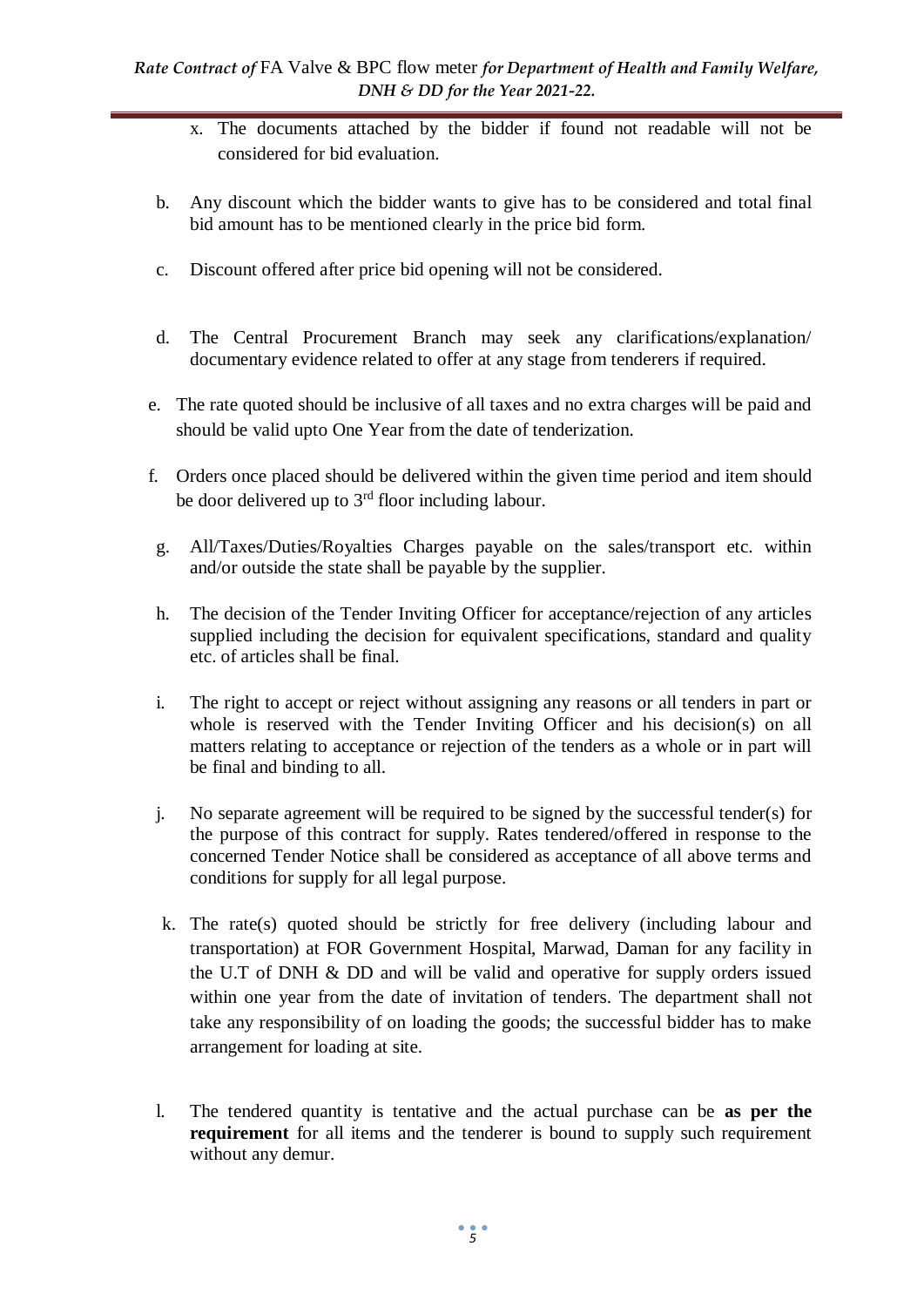#### *Rate Contract of* FA Valve & BPC flow meter *for Department of Health and Family Welfare, DNH & DD for the Year 2021-22.*

m. Bidder / its sister concerns / companies where its Promoters / Directors either directly or indirectly are involved, should not have ever been blacklisted in tender / supplies by any state/Central Govt. In case of bidder / principal is involved / penalized under any investigation of CVC or any State/Central Govt. Commission in relation to the similar work project issue; the bid will be out rightly rejected.

### **2. TERMS OF SUPPLY :**

- a. In event of breakage or loss of stores during transit against requisition order the said quantity has to be replaced by the tenderer. The department will not pay separately for transit insurance and supplier will be responsible for stores.
- b. Railway Receipt or other transport document should be drawn in the favor of Officer Inviting tender.
- c. Items should be door delivered upto  $3<sup>rd</sup>$  floor including labour no extra charge will be paid by the department.
- d. Railway Receipt or other transport document should not be sent by VPP or through any Bank as this being a Government Office it is not possible to clear cash demands of Post Office/Bank for delivery of RR or other transport documents unless we have agreed to it as special arrangement.
- e. Extension of time limit for supplies shall be considered by the Tender Inviting Officer. The extension so granted may be with levy of compensation for delay in execution of supply (as mentioned in Liquidated Damages) the cost of supplies ordered for at the discretion of the authority competent to grant extension of time limit provided such request is made well in time, depending upon the circumstances and such decision in the matter will be final.
- f. The supplies, materials etc. of inferior quality standard or of different specifications, brand, manufacturer etc other than that ordered specified and/or incomplete or broken articles will not be accepted. The supplier has to replace the same at his own cost and risk. Intimation of non-acceptance of any materials etc will be sent to the supplier within 10 days from the date of receipt of the stores and the same will be returned to the supplier at his own cost and risk, if he so desires and intimates accordingly within 15 days from the date of dispatch of intimation of the non-acceptance. However, if no communication is received within 15 days from the date of communication the tender Inviting Officer will not be responsible for any damages, loss etc. of such rejected articles.
- g. Demurrage charges paid by the Tender Inviting Officer on account of delayed receipt of dispatch documents intimation will be recovered from the bills payable to the supplier.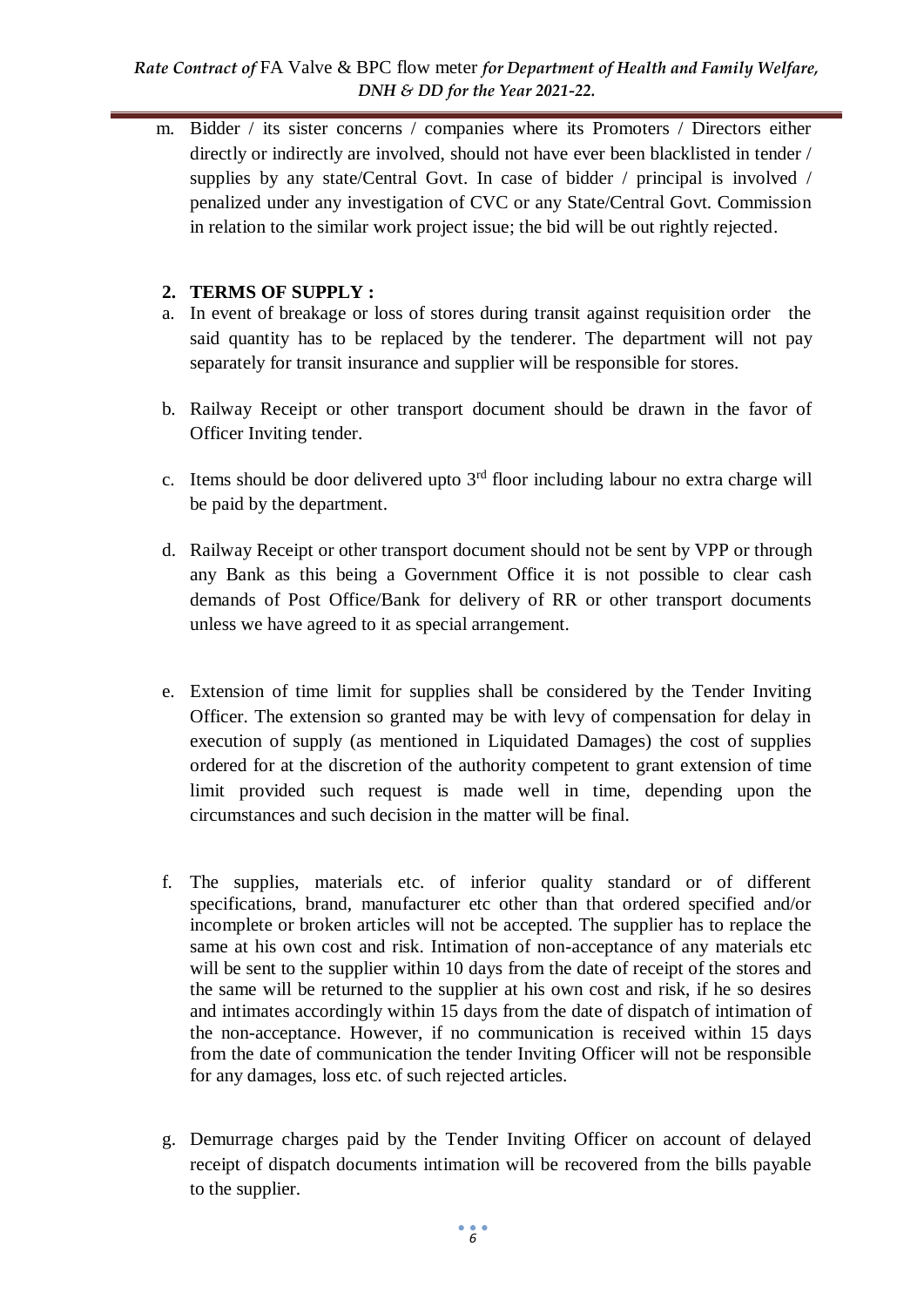- h. If at any time after the order for supply of materials the Tender Inviting Officer shall for any reason whatsoever not require the whole or part of the quantity thereof as specified in the order the Tender Inviting Officer shall give notice in writing of the fact to the supplier(s) who shall have to claim to any payment of compensation what so ever on account of any profit or advantage which the supplier(s) might have derived from the supply of articles in full, but which did not derive in consequence of the full quantity of articles not having been purchased, nor shall have any claim for compensation by reasons of any alterations having been made in the original instructions which shall invoice any curtailment of the supply originally contemplated.
- i. The items as mentioned in the list are the approximate estimates invited and actual purchase may be more. Accordingly, the successful tenderer has no right for any loss/damages with reference to approximate requirement shown in tender and actual requirement.
- j. Inspection will be carried out in the premises of Govt. Hospital, Daman. If goods to be inspected in factory premises all expenditure to be borne by the Tenderer.

## **3. Bid Evaluation Methodology :**

- A. **Preliminary Evaluation**: Tender FeeSubmission.
- B. **Technical Evaluation:** 
	- Scrutiny of technical specifications and other relevant documents as asked by the department with the quoted specification.
	- Scrutiny of Compliance Statement given by the bidder.
	- Sample verification (If required). *(If Sample is asked by the Department, it won't be refundable)*
- C. **Financial Evaluation**: Lowest quoted offered by Technically Qualified Bidders

# **4. PAYMENT TERMS :**

- a. 100% of the invoice amount will be paid only after completion of work successfully and submission of Security deposit i.e.3% of the tender value.
- b. Price escalation clause will not be entertained under any circumstances.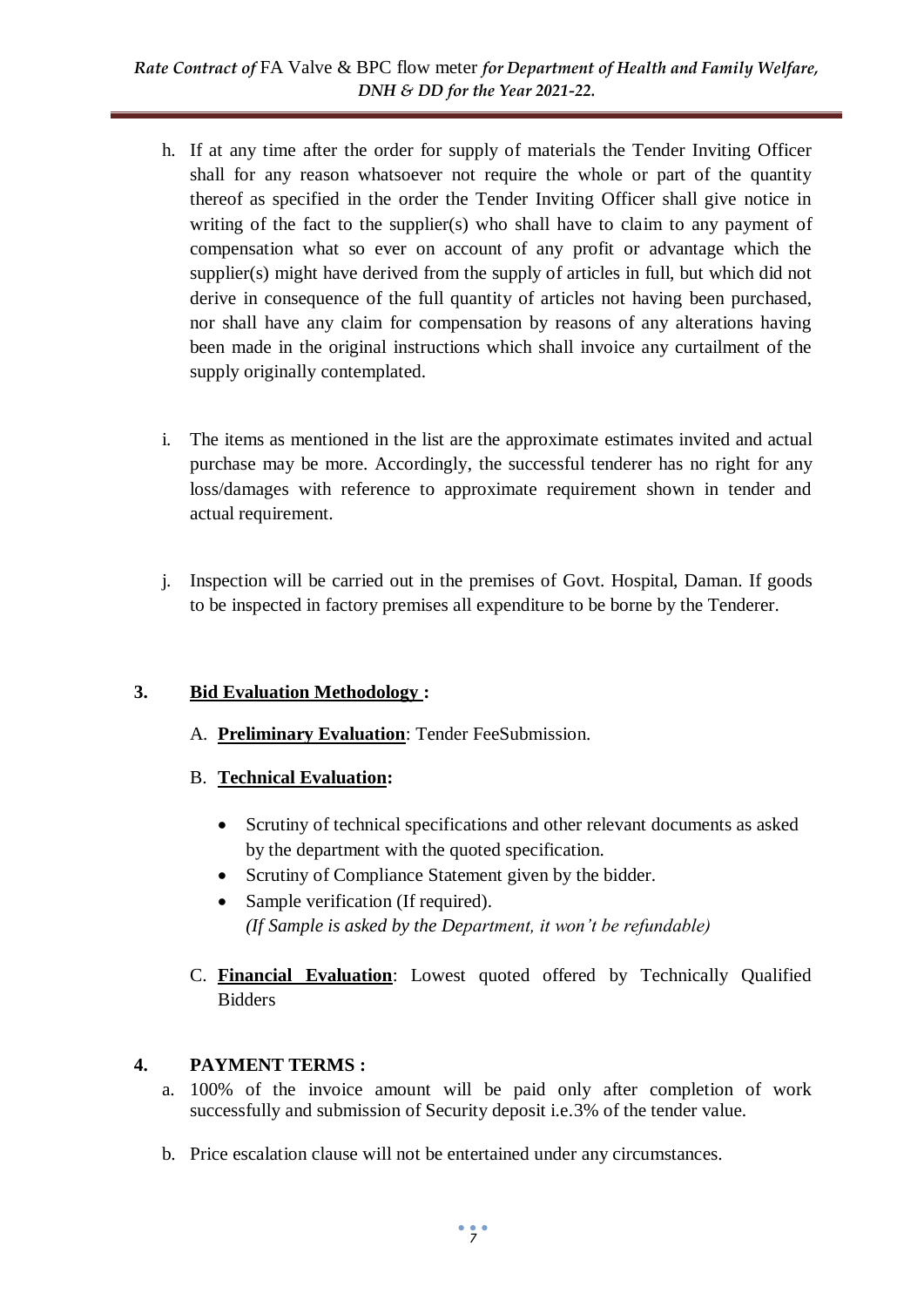- c. All bills should be in **TRIPLICATE** and should invariably mention the number and date of work order.
- d. All bills for amount above Rs.5,000/- should be pre-receipted on a Revenue Stamp of proper value. Bills for amount exceeding Rs.5,000/- not pre-receipted on Revenue Stamp of proper value will not be accepted for payment.
- e. Each bill in which GST is charged must contain the following certificates on the body of the bill: **"CERTIFIED"** that the service on which GST has been charged have not been exempted under the Central GST or the Rules made there under and the amount charged on account of GST on these services is not more than what is payable under the provisions of relevant Act or Rules made there under".
- f. No extra charge for packing, forwarding and insurance etc. will be paid on the rates quoted.
- g. The rates should be quoted only for the work specified in the list of requirements.
- h. Rates quoted for items other than the required specification/ make/ manufacture will not be considered.

Signature of Agency With Rubber Stamp

> *Sd/-* In-charge, Central Procurement Branch E-mail Id: [cpbdnhdd@gmail.com](mailto:cpbdnhdd@gmail.com)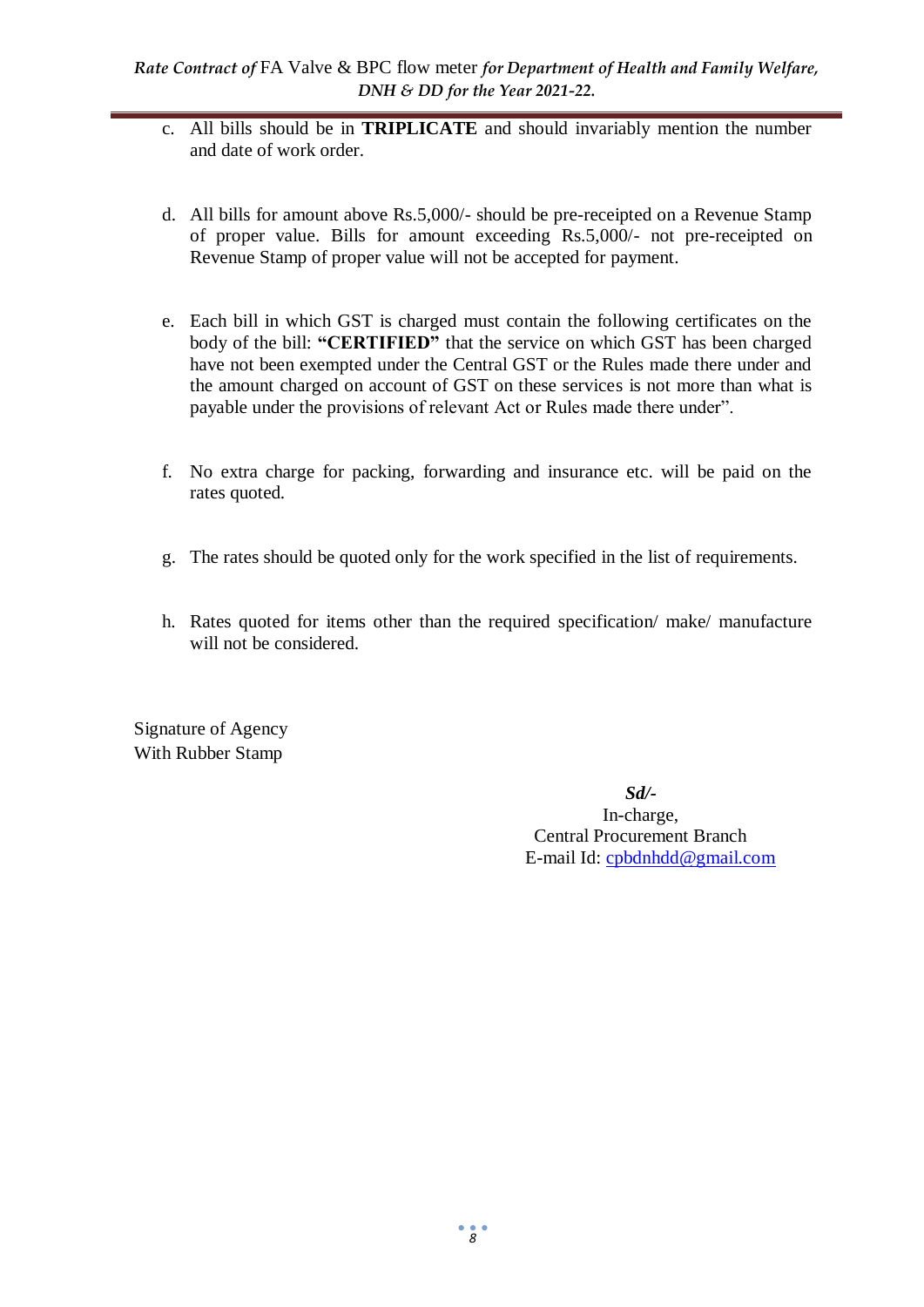### **SCHEDULE OF DOCUMENTS ATTACHED**

| Sr.<br>No. | Document/Certificate                                                                                                       | <b>Uploaded &amp;</b><br><b>Enclosed</b> |
|------------|----------------------------------------------------------------------------------------------------------------------------|------------------------------------------|
| 01.        | PAN No.                                                                                                                    | Yes / No                                 |
| 02.        | <b>GST</b> Registration.                                                                                                   | Yes / No                                 |
| 03.        | Valid License in the field of supply.                                                                                      | Yes / No                                 |
| 04.        | Scan copy of Terms and Conditions of the tender documents<br>including Scope of Work duly Stamped and Signed on each page. | Yes / No                                 |

It is verified that all the certificates/permissions/documents are valid and current as on date and have not been withdrawn/cancelled by the issuing authority.

I/We further undertake to produce on demand the original certificate/ permission/ document for verification at any stage during the processing of the tender.

Date: Place:

Sign & Stamp of tenderer.